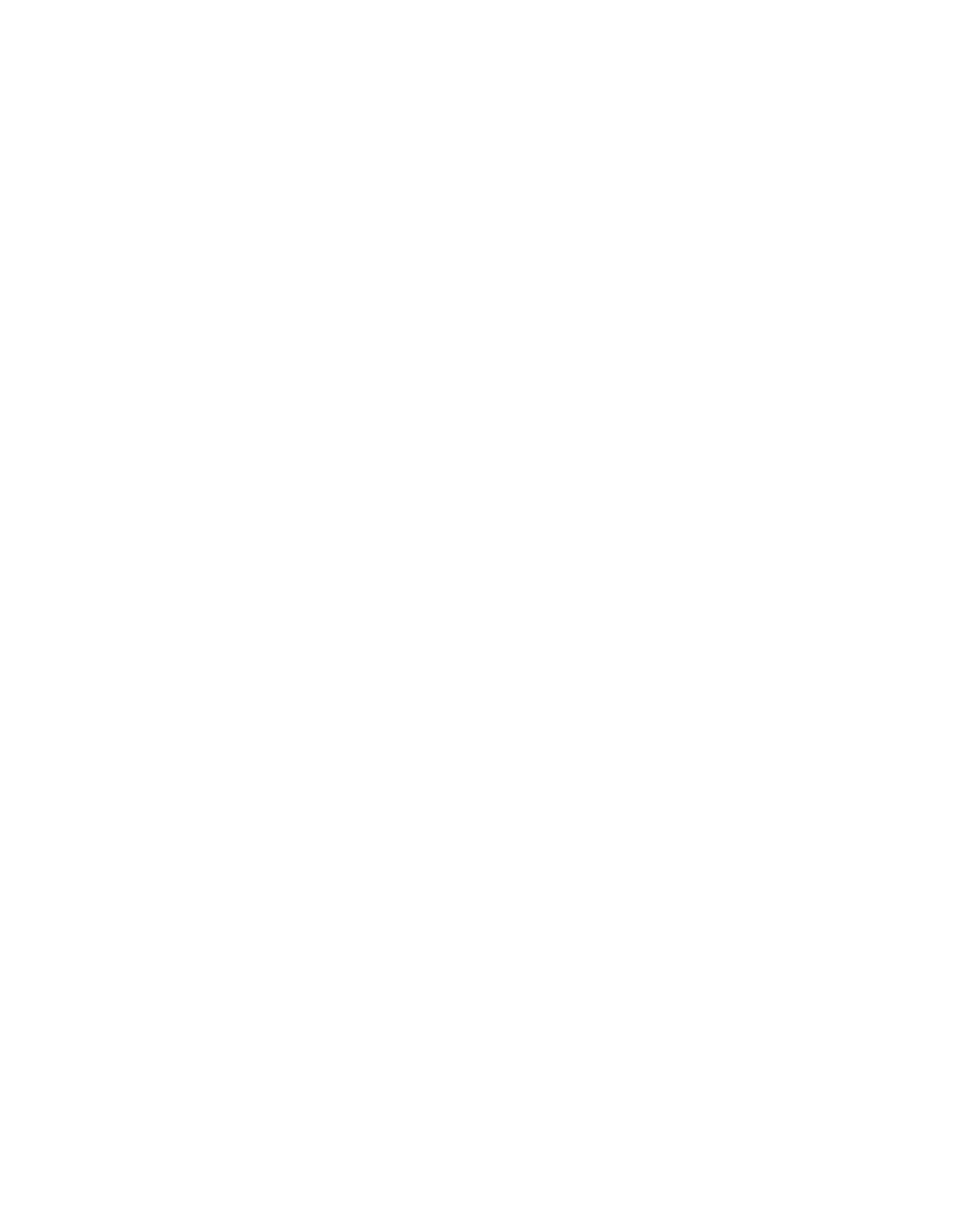| SI.<br><b>Replication</b><br>No.<br><b>Error</b><br>Genotype<br>$d.f.=2$<br>$d.f.=14$<br>$d.f.=28$<br>Germination % at 45 DAP<br>18.42<br>37.95**<br>$\mathbf{1}$<br>5.61<br>$\overline{c}$<br>169.62**<br>Number of Shoots at 120 DAP (000/ha)<br>100.16<br>38.18<br>3<br>637.77**<br>76.40<br>Plant height at 150 DAP (cm)<br>24.38<br>$\overline{4}$<br>1628.97**<br>Plant height at 240 DAP (cm)<br>102.84<br>176.08<br>5<br>Plant height at harvest (cm)<br>143.16<br>1440.10**<br>238.96<br>0.024<br>$0.073**$<br>0.019<br>6<br>Cane diameter at harvest (cm)<br>$\overline{7}$<br>176.33**<br>Millable canes at harvest (000/ha).<br>139.21<br>59.87<br>$\,8\,$<br>Single cane weight at harvest (Kg).<br>0.004<br>$0.046**$<br>0.004<br>Brix at 8 <sup>th</sup> month stage (%)<br>9<br>$0.08\,$<br>$1.93**$<br>0.31<br>Pol in juice at $8th$ month stage (%)<br>$2.17**$<br>10<br>0.10<br>0.20<br>Purity at 8 <sup>th</sup> month stage (%)<br>$4.35**$<br>11<br>0.04<br>0.74<br>Brix at 10 <sup>th</sup> month stage (%)<br>$5.37**$<br>12<br>$0.20\,$<br>0.13<br>Pol in juice at 10 <sup>th</sup> month stage (%)<br>0.09<br>13<br>$2.18**$<br>0.09<br>Purity at 10 <sup>th</sup> month stage (%)<br>14<br>1.76<br>$12.21**$<br>0.54<br>CCS at 8 <sup>th</sup> month stage (%)<br>15<br>0.05<br>$1.24**$<br>0.11<br>CCS at $10^{th}$ month stage $(\%)$<br>16<br>0.06<br>$0.78**$<br>0.05<br>$6.87**$<br>17<br>Sugar Yield At harvest (t/ha)<br>0.26<br>1.12<br>18<br>Cane Yield At harvest (t/ha)<br>31.15<br>353.68**<br>67.10<br>* Significant at 5%, ** significant at 1% | <b>Characters</b> | Mean sum of squares |  |
|------------------------------------------------------------------------------------------------------------------------------------------------------------------------------------------------------------------------------------------------------------------------------------------------------------------------------------------------------------------------------------------------------------------------------------------------------------------------------------------------------------------------------------------------------------------------------------------------------------------------------------------------------------------------------------------------------------------------------------------------------------------------------------------------------------------------------------------------------------------------------------------------------------------------------------------------------------------------------------------------------------------------------------------------------------------------------------------------------------------------------------------------------------------------------------------------------------------------------------------------------------------------------------------------------------------------------------------------------------------------------------------------------------------------------------------------------------------------------------------------------------------------------------------------------------------------------------------|-------------------|---------------------|--|
|                                                                                                                                                                                                                                                                                                                                                                                                                                                                                                                                                                                                                                                                                                                                                                                                                                                                                                                                                                                                                                                                                                                                                                                                                                                                                                                                                                                                                                                                                                                                                                                          |                   |                     |  |
|                                                                                                                                                                                                                                                                                                                                                                                                                                                                                                                                                                                                                                                                                                                                                                                                                                                                                                                                                                                                                                                                                                                                                                                                                                                                                                                                                                                                                                                                                                                                                                                          |                   |                     |  |
|                                                                                                                                                                                                                                                                                                                                                                                                                                                                                                                                                                                                                                                                                                                                                                                                                                                                                                                                                                                                                                                                                                                                                                                                                                                                                                                                                                                                                                                                                                                                                                                          |                   |                     |  |
|                                                                                                                                                                                                                                                                                                                                                                                                                                                                                                                                                                                                                                                                                                                                                                                                                                                                                                                                                                                                                                                                                                                                                                                                                                                                                                                                                                                                                                                                                                                                                                                          |                   |                     |  |
|                                                                                                                                                                                                                                                                                                                                                                                                                                                                                                                                                                                                                                                                                                                                                                                                                                                                                                                                                                                                                                                                                                                                                                                                                                                                                                                                                                                                                                                                                                                                                                                          |                   |                     |  |
|                                                                                                                                                                                                                                                                                                                                                                                                                                                                                                                                                                                                                                                                                                                                                                                                                                                                                                                                                                                                                                                                                                                                                                                                                                                                                                                                                                                                                                                                                                                                                                                          |                   |                     |  |
|                                                                                                                                                                                                                                                                                                                                                                                                                                                                                                                                                                                                                                                                                                                                                                                                                                                                                                                                                                                                                                                                                                                                                                                                                                                                                                                                                                                                                                                                                                                                                                                          |                   |                     |  |
|                                                                                                                                                                                                                                                                                                                                                                                                                                                                                                                                                                                                                                                                                                                                                                                                                                                                                                                                                                                                                                                                                                                                                                                                                                                                                                                                                                                                                                                                                                                                                                                          |                   |                     |  |
|                                                                                                                                                                                                                                                                                                                                                                                                                                                                                                                                                                                                                                                                                                                                                                                                                                                                                                                                                                                                                                                                                                                                                                                                                                                                                                                                                                                                                                                                                                                                                                                          |                   |                     |  |
|                                                                                                                                                                                                                                                                                                                                                                                                                                                                                                                                                                                                                                                                                                                                                                                                                                                                                                                                                                                                                                                                                                                                                                                                                                                                                                                                                                                                                                                                                                                                                                                          |                   |                     |  |
|                                                                                                                                                                                                                                                                                                                                                                                                                                                                                                                                                                                                                                                                                                                                                                                                                                                                                                                                                                                                                                                                                                                                                                                                                                                                                                                                                                                                                                                                                                                                                                                          |                   |                     |  |
|                                                                                                                                                                                                                                                                                                                                                                                                                                                                                                                                                                                                                                                                                                                                                                                                                                                                                                                                                                                                                                                                                                                                                                                                                                                                                                                                                                                                                                                                                                                                                                                          |                   |                     |  |
|                                                                                                                                                                                                                                                                                                                                                                                                                                                                                                                                                                                                                                                                                                                                                                                                                                                                                                                                                                                                                                                                                                                                                                                                                                                                                                                                                                                                                                                                                                                                                                                          |                   |                     |  |
|                                                                                                                                                                                                                                                                                                                                                                                                                                                                                                                                                                                                                                                                                                                                                                                                                                                                                                                                                                                                                                                                                                                                                                                                                                                                                                                                                                                                                                                                                                                                                                                          |                   |                     |  |
|                                                                                                                                                                                                                                                                                                                                                                                                                                                                                                                                                                                                                                                                                                                                                                                                                                                                                                                                                                                                                                                                                                                                                                                                                                                                                                                                                                                                                                                                                                                                                                                          |                   |                     |  |
|                                                                                                                                                                                                                                                                                                                                                                                                                                                                                                                                                                                                                                                                                                                                                                                                                                                                                                                                                                                                                                                                                                                                                                                                                                                                                                                                                                                                                                                                                                                                                                                          |                   |                     |  |
|                                                                                                                                                                                                                                                                                                                                                                                                                                                                                                                                                                                                                                                                                                                                                                                                                                                                                                                                                                                                                                                                                                                                                                                                                                                                                                                                                                                                                                                                                                                                                                                          |                   |                     |  |
|                                                                                                                                                                                                                                                                                                                                                                                                                                                                                                                                                                                                                                                                                                                                                                                                                                                                                                                                                                                                                                                                                                                                                                                                                                                                                                                                                                                                                                                                                                                                                                                          |                   |                     |  |
|                                                                                                                                                                                                                                                                                                                                                                                                                                                                                                                                                                                                                                                                                                                                                                                                                                                                                                                                                                                                                                                                                                                                                                                                                                                                                                                                                                                                                                                                                                                                                                                          |                   |                     |  |

#### Table: - 1 Analysis of variance for eighteen characters in early maturing clones of sugarcane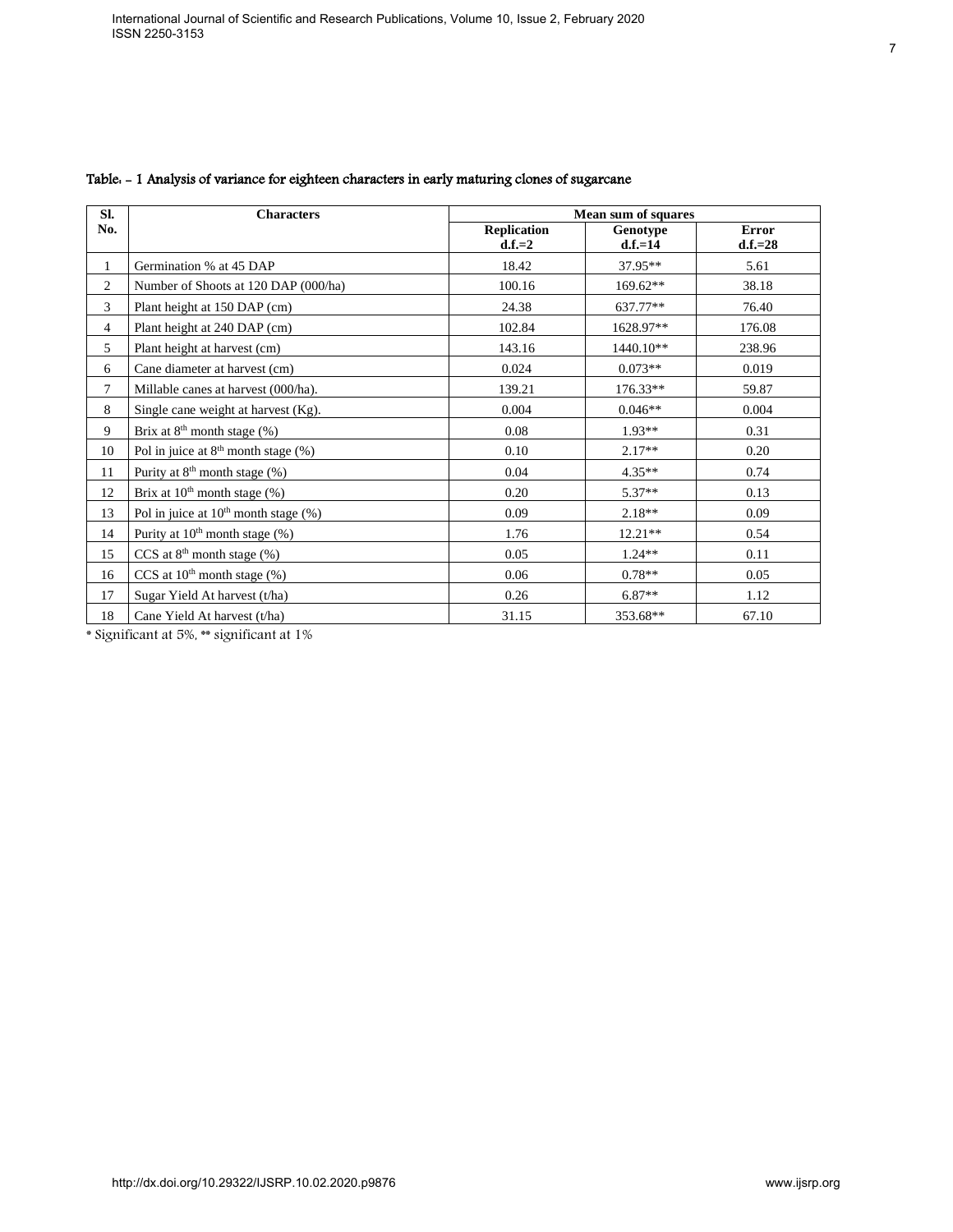| <b>Clusters</b> | <b>Number</b>           |               |  |
|-----------------|-------------------------|---------------|--|
|                 |                         | <b>Clones</b> |  |
| $\mathbf I$     | 6                       | CoP11436      |  |
|                 |                         | CoLk12207     |  |
|                 |                         | CoP12436      |  |
|                 |                         | CoSe12451     |  |
|                 |                         | CoP14436      |  |
|                 |                         | CoP17438      |  |
| $\mathbf{I}$    | $\overline{2}$          | CoP11437 (C)  |  |
|                 |                         | BO153 (C)     |  |
|                 | $\mathbf{3}$            | CoP15436      |  |
| III             |                         | CoP17437      |  |
|                 |                         | CoP17436      |  |
| IV              | $\overline{\mathbf{4}}$ | CoP16437      |  |
|                 |                         | CoP16438      |  |
|                 |                         | CoP11438      |  |
|                 |                         | CoP15437      |  |

# **Table: - 2 Grouping of clones into various clusters among fifteen genotypes of early maturing sugarcane clones**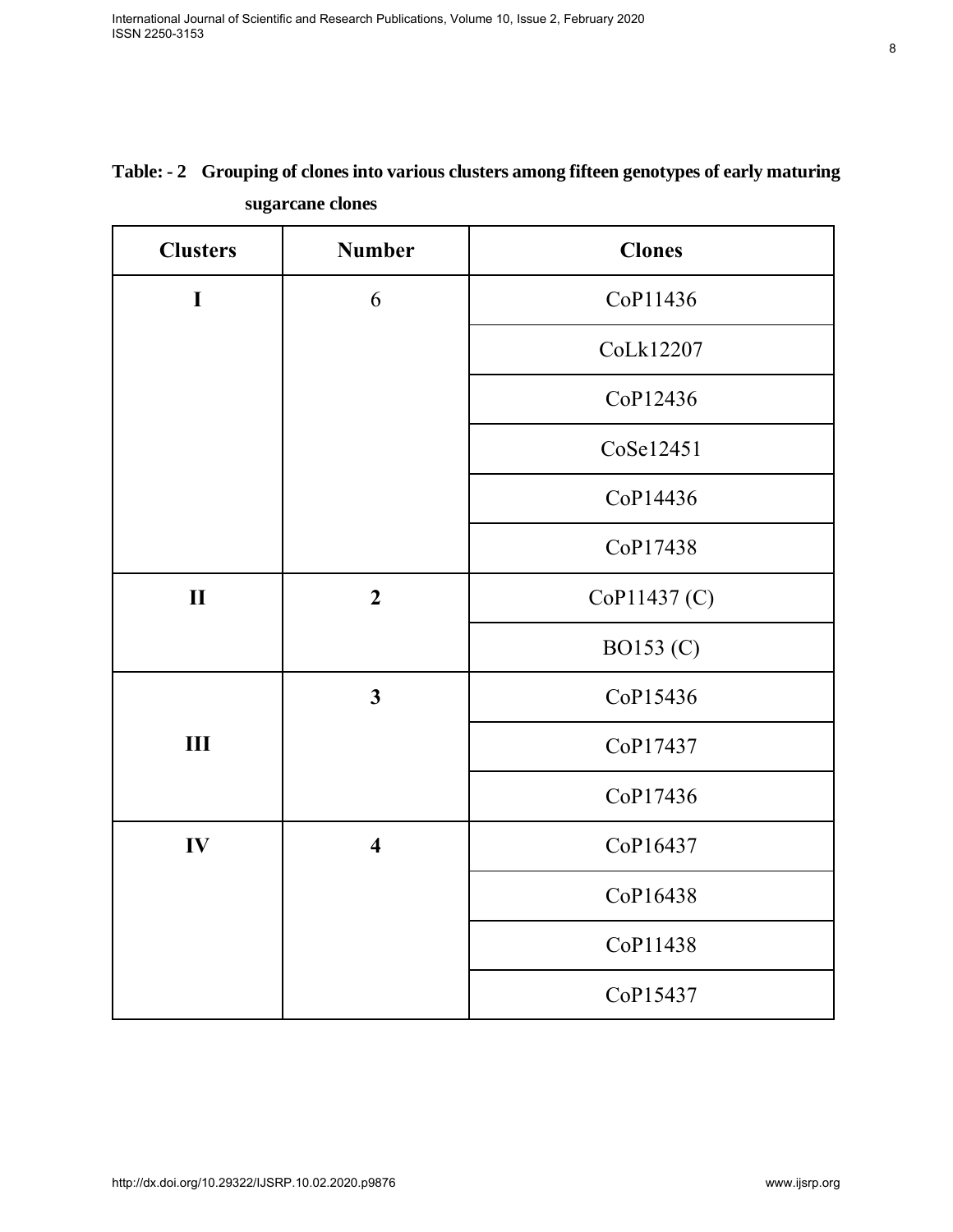| <b>Clusters</b> |         |         | Ш       | IV      |
|-----------------|---------|---------|---------|---------|
|                 | 244.484 | 525.944 | 497.238 | 548.349 |
| п               |         | 194.295 | 856.131 | 983.844 |
| Ш               |         |         | 113.88  | 301.324 |
| IV              |         |         |         | 161.183 |

#### **Table: - 3 Inter and Intra Cluster D<sup>2</sup> Distance of fifteen early maturing sugarcane clones**

**Table: - 4 Cluster Means for eighteen characters of early maturing sugarcane clones**

| 4 Cluster Means for eighteen characters of early maturing sugarcane clones<br>Plant<br>Plant<br>height<br>height<br>at 150<br>at 240<br><b>DAP</b><br>$\mathbf{DAP}$<br>(cm)<br>(cm)<br>120.96<br>221.42<br>96.17<br>195.46<br>114.08<br>192.39<br>122.50<br>239.23 | 244.484<br>Plant<br>Cano<br>height<br>diameter<br>$\operatorname{\sf att}$<br>at<br>harvest<br>harvest<br>(cm)<br>(cm)<br>258.01<br>2.43<br>239.96<br>2.55 | millable<br>cane Per<br>hoc at<br>harvest<br>(000/ha)<br>97.19 | Single cane<br>weight at<br>harvest(Kg) | 525.944<br>194.295<br>Brix<br>at 8<br>month<br>stage<br>(%) | pol at<br>8<br>month<br>stage | Purity<br>at 8<br>month<br>stage | Brix<br>at 10<br>month | 497.238<br>856.131<br>113.88<br>pol at<br>10<br>month | Purity<br>at 10 | CCS at<br>8 | CCS at<br>10 | 548.349<br>983.844<br>301.324<br>161.183<br>Sugar<br>yield at | Cane yield<br>(tonne/ha) |
|---------------------------------------------------------------------------------------------------------------------------------------------------------------------------------------------------------------------------------------------------------------------|------------------------------------------------------------------------------------------------------------------------------------------------------------|----------------------------------------------------------------|-----------------------------------------|-------------------------------------------------------------|-------------------------------|----------------------------------|------------------------|-------------------------------------------------------|-----------------|-------------|--------------|---------------------------------------------------------------|--------------------------|
|                                                                                                                                                                                                                                                                     |                                                                                                                                                            |                                                                |                                         |                                                             |                               |                                  |                        |                                                       |                 |             |              |                                                               |                          |
|                                                                                                                                                                                                                                                                     |                                                                                                                                                            |                                                                |                                         |                                                             |                               |                                  |                        |                                                       |                 |             |              |                                                               |                          |
|                                                                                                                                                                                                                                                                     |                                                                                                                                                            |                                                                |                                         |                                                             |                               |                                  |                        |                                                       |                 |             |              |                                                               |                          |
|                                                                                                                                                                                                                                                                     |                                                                                                                                                            |                                                                |                                         |                                                             |                               |                                  |                        |                                                       |                 |             |              |                                                               |                          |
|                                                                                                                                                                                                                                                                     |                                                                                                                                                            |                                                                |                                         |                                                             |                               |                                  |                        |                                                       |                 |             |              |                                                               |                          |
|                                                                                                                                                                                                                                                                     |                                                                                                                                                            |                                                                |                                         |                                                             |                               |                                  |                        |                                                       |                 |             |              |                                                               |                          |
|                                                                                                                                                                                                                                                                     |                                                                                                                                                            |                                                                |                                         |                                                             |                               |                                  |                        |                                                       |                 |             |              |                                                               |                          |
|                                                                                                                                                                                                                                                                     |                                                                                                                                                            |                                                                |                                         |                                                             |                               |                                  |                        |                                                       | month           | month       | month        | harvest                                                       |                          |
|                                                                                                                                                                                                                                                                     |                                                                                                                                                            |                                                                |                                         |                                                             |                               |                                  | stage                  | stage                                                 | stage           | stage       | stage        | (CCS                                                          |                          |
|                                                                                                                                                                                                                                                                     |                                                                                                                                                            |                                                                |                                         |                                                             | (%)                           | (96)                             | (96)                   | (96)                                                  | (X)             |             |              | tonne/ha)                                                     |                          |
|                                                                                                                                                                                                                                                                     |                                                                                                                                                            |                                                                | 0.84                                    | 18.41                                                       | 16.07                         | 87.30                            | 20.77                  | 18.04                                                 | 86.96           | 11.05       | 12.37        | 10.08                                                         | 81.48                    |
|                                                                                                                                                                                                                                                                     |                                                                                                                                                            | 105.37                                                         | 0.84                                    | 19.52                                                       | 17.42                         | 89.22                            | 22.50                  | 18.79                                                 | 83.52           | 12.10       | 12.63        | 11.24                                                         | 88.99                    |
|                                                                                                                                                                                                                                                                     | 231.33<br>2.47                                                                                                                                             | 101.28                                                         | 0.83                                    | 19.42                                                       | 17.16                         | 88.34                            | 19.18                  | 16.92                                                 | 88.18           | 11.87       | 11.69        | 9.81                                                          | 83.72                    |
|                                                                                                                                                                                                                                                                     | 273.92<br>2.77                                                                                                                                             | 93.23                                                          | 1.09                                    | 19.10                                                       | 17.00                         | 89.06                            | 20.45                  | 17.98                                                 | 87.97           | 11.80       | 12.41        | 12.56                                                         | 101.26                   |
|                                                                                                                                                                                                                                                                     |                                                                                                                                                            |                                                                |                                         |                                                             |                               |                                  |                        |                                                       |                 |             |              |                                                               |                          |
|                                                                                                                                                                                                                                                                     |                                                                                                                                                            |                                                                |                                         |                                                             |                               |                                  |                        |                                                       |                 |             |              |                                                               |                          |
|                                                                                                                                                                                                                                                                     |                                                                                                                                                            |                                                                |                                         |                                                             |                               |                                  |                        |                                                       |                 |             |              |                                                               |                          |
|                                                                                                                                                                                                                                                                     |                                                                                                                                                            |                                                                |                                         |                                                             |                               |                                  |                        |                                                       |                 |             |              |                                                               |                          |
|                                                                                                                                                                                                                                                                     |                                                                                                                                                            |                                                                |                                         |                                                             |                               |                                  |                        |                                                       |                 |             |              |                                                               |                          |
|                                                                                                                                                                                                                                                                     |                                                                                                                                                            |                                                                |                                         |                                                             |                               |                                  |                        |                                                       |                 |             |              |                                                               |                          |
|                                                                                                                                                                                                                                                                     |                                                                                                                                                            |                                                                |                                         |                                                             |                               |                                  |                        |                                                       |                 |             |              |                                                               |                          |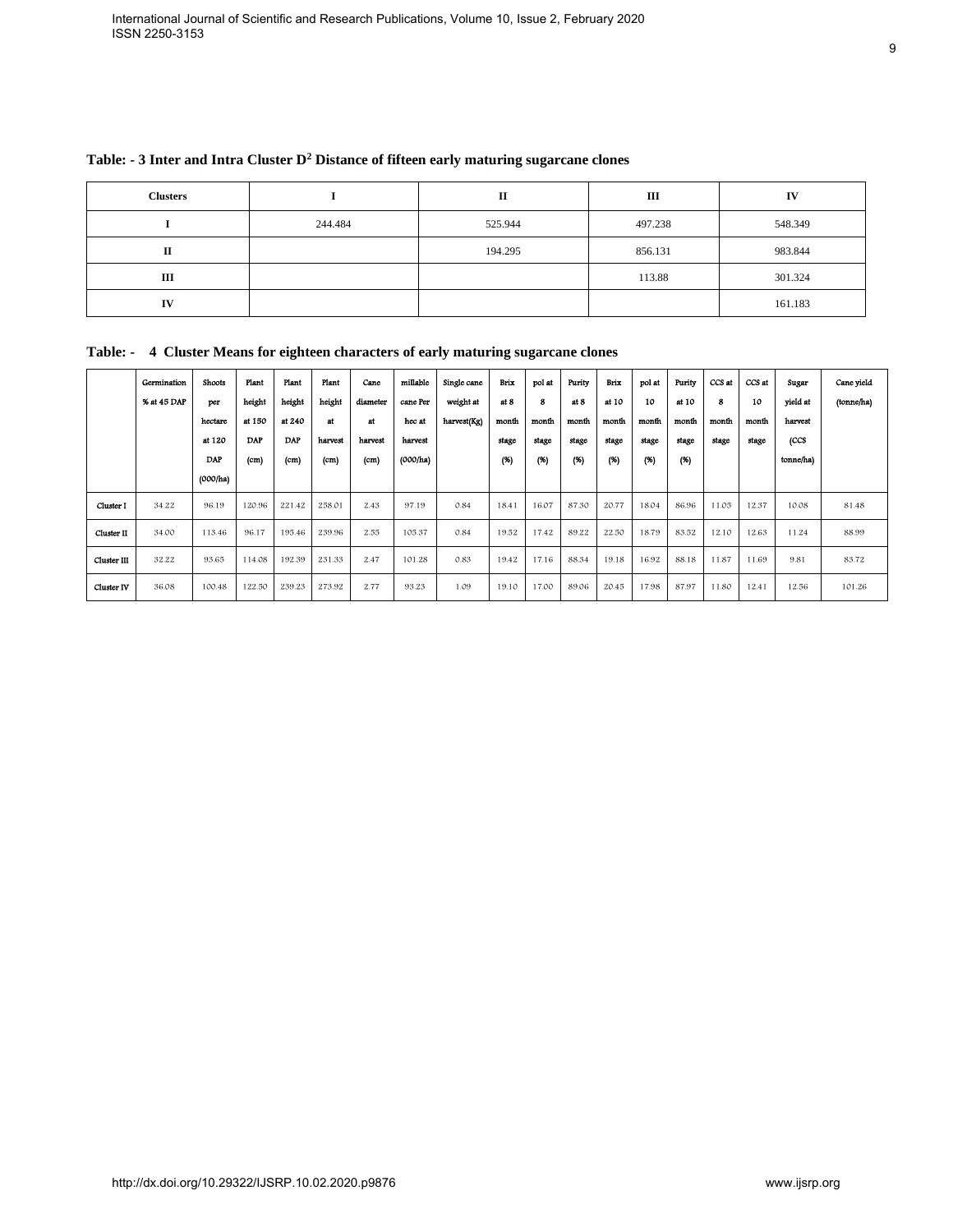| <b>Character</b>                        | Contribution % |
|-----------------------------------------|----------------|
| 1. Germination % at 45 DAP              | 0.01           |
| 2. Shoots at $120$ DAP $(000/ha)$       | 0.01           |
| 3. Plant height at 150 DAP (cm)         | 0.01           |
| 4. Plant height at 240 DAP (cm)         | 0.01           |
| 5. Plant height at harvest (cm)         | 1.90           |
| 6. Cane diameter at harvest (cm)        | 0.01           |
| 7. Millable canes at harvest (000/ha)   | 0.01           |
| 8. Single cane weight at harvest (Kg)   | 2.86           |
| 9. Brix at 8 months stage $(\%)$        | 0.01           |
| 10. Pol in juice at 8 months stage (%)  | 0.95           |
| 11. Purity at 8 months stage (%)        | 0.01           |
| 12. Brix at 10 months stage (%)         | 12.38          |
| 13. Pol in juice at 10 months stage (%) | 44.76          |
| 14. Purity at 10 months stage (%)       | 0.01           |
| 15. CCS at 8 months stage (%)           | 2.86           |
| 16. CCS at 10 months stage $(\%)$       | 0.01           |
| 17. Sugar Yield At harvest (t/ha)       | 18.10          |
| 18. Cane Yield At harvest (t/ha)        | 16.19          |

|  |  |  | Table: - 5 Character Contribution percent divergence of early maturing sugarcane clones |
|--|--|--|-----------------------------------------------------------------------------------------|
|  |  |  |                                                                                         |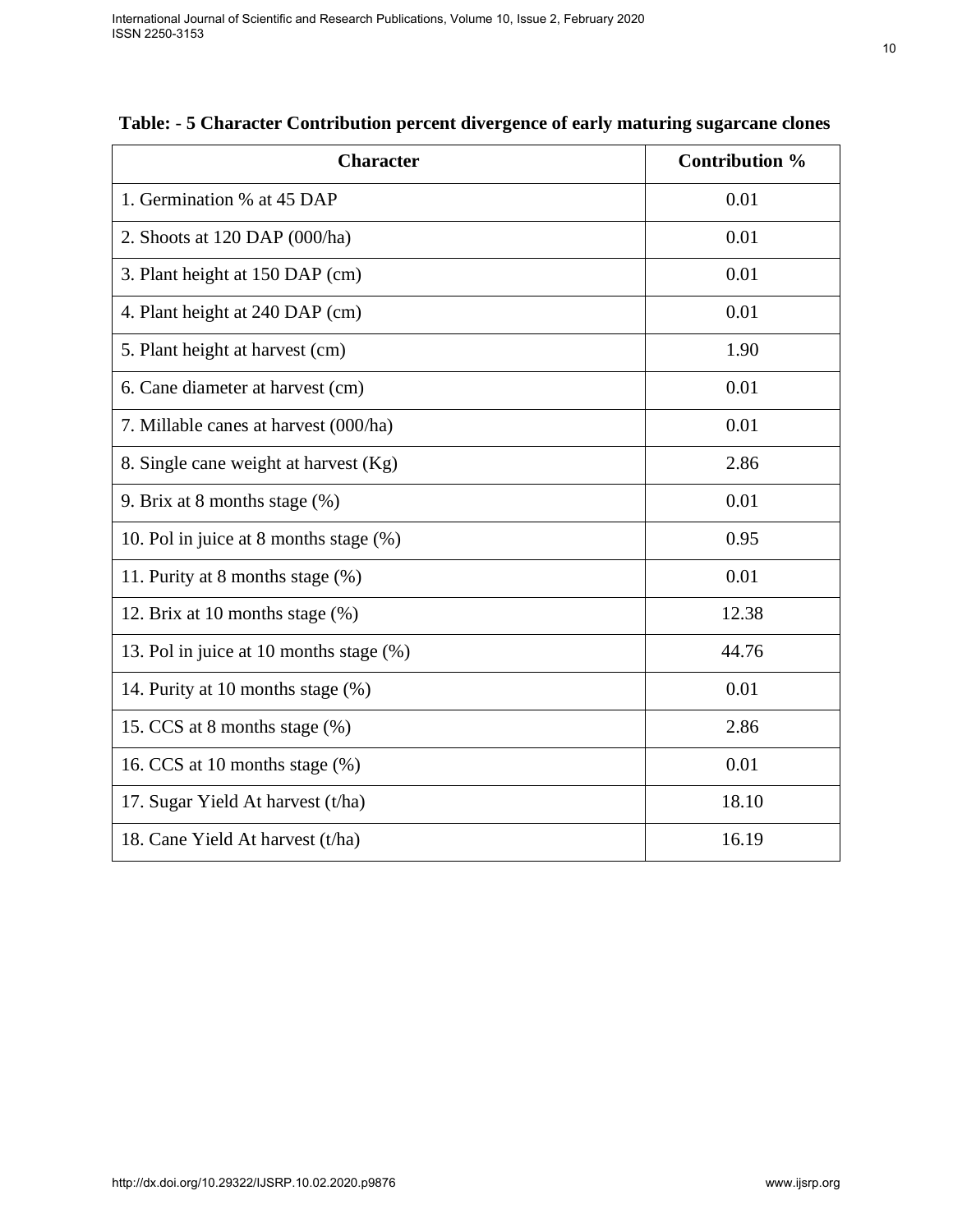

Figure 1 - Cluster diagram of 15 early maturing sugarcane clones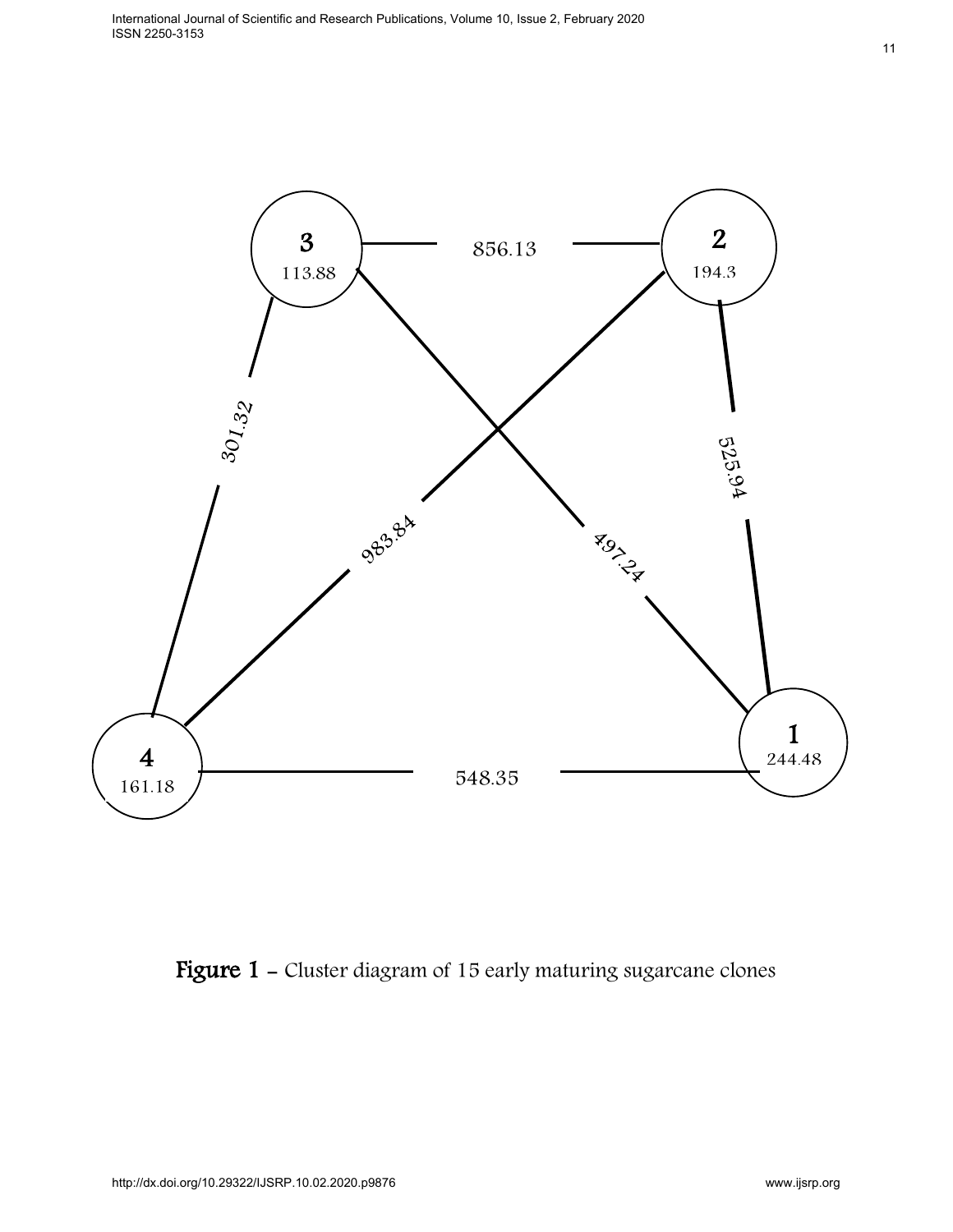## **Result and Discussions**

The ANOVA for 18 characters of early maturing sugarcane clones has been presented in Table-1. The analysis of variance showed high significant difference for all the traits. The results pointed out that clones differed significantly it means wide range of variability existing among the clones for all the characters. These variations had their bases in genetic differences among the clones.

 All the clones were grouped into four distinguished cluster based on the method discussed previously. Table-2 mentioned the grouping of clones into various clusters among fifteen genotypes of early maturing sugarcane clones. Cluster I contained maximum number of clones (6) viz, CoP11436, CoLk12207, CoP12436, CoSe12451, CoP14436, CoP17438 followed by cluster IV (4) viz, CoP16437, CoP16438, CoP11438, CoP15437, cluster III (3) vizCoP15436, CoP17437, CoP17436 and cluster II (2) viz, CoP11437(C), BO153(C). The average intra- and inter-cluster distances were calculated from the  $D^2$ -values of respective clones within and between the clusters. References to Table-3 and figure-1 indicated that the intra-cluster  $D^2$ -values ranges from 113.88 to 244.484 (III-III, I-I) suggesting that substantial amount of diversities were present within the cluster itself. Maximum intra-cluster D<sup>2</sup>distance was observed in cluster I ( $D^2 = 244.484$ ) and maximum inter-cluster D<sup>2</sup>distance was observed between cluster II and cluster IV ( $D^2 = 983.844$ ). Figure 3 showed the Intra- and Inter-cluster  $D^2$ distancebetween the clusters. Table: - 4 showed the Cluster Means for different characters of early maturing sugarcane clones. Cluster II was observed to have highest cluster mean for number of shoots per hectare at 120 days, millable cane per hectare at harvest, brix at  $8<sup>th</sup>$  month stage, pol percent at  $8<sup>th</sup>$  month stage, purity at  $8<sup>th</sup>$  month stage, brix at  $10<sup>th</sup>$ month stage, pol percent at  $10<sup>th</sup>$  month stage, ccs at  $8<sup>th</sup>$  month stage and ccs at  $10<sup>th</sup>$  month stage whereas cluster IV was observed to have highest cluster mean for germination at 45 days of planting, plant height at 150, 240 days and harvest, cane diameter at harvest, single cane weight at harvest, sugar yield at harvest and cane yield. Cluster III was observed to have highest cluster mean for only one character purity at 10<sup>th</sup> month stage. None of the characters was observed for highest cluster mean in cluster I. Table: - 5 showed the towards character contribution percent divergence of early **Result and Discussions**<br>The ANOVA for 18 chancetes of early munting sugarcane clones has been presented in<br>Table-1. The analysis of variance showed high significant difference for all the traits. The meslik<br>Table-1. The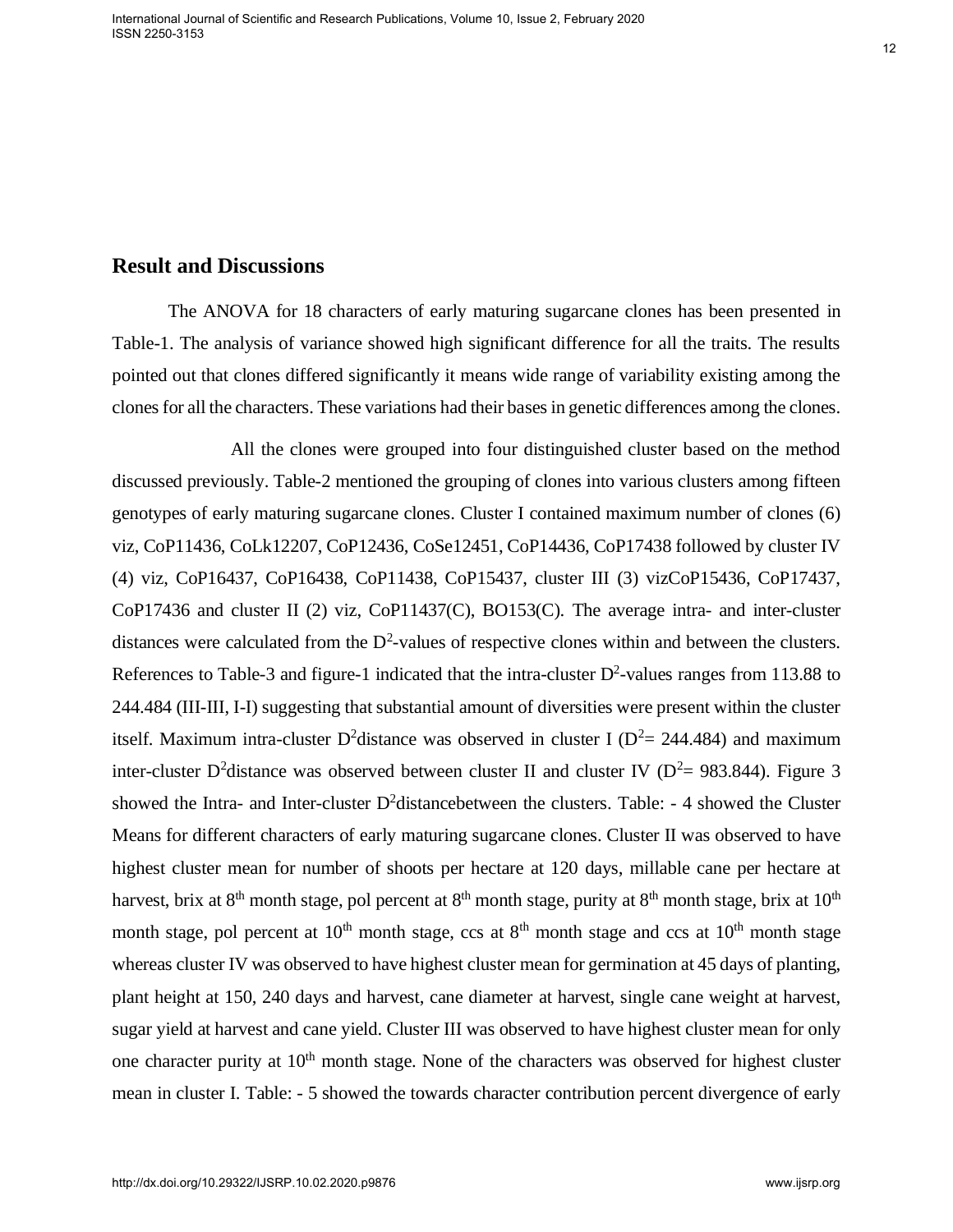maturing sugarcane clones. Pol percent at  $10<sup>th</sup>$  month stage showed maximum character contribution percent towards divergence followed by sugar yield at harvest, cane yield, brix at  $10<sup>th</sup>$  month stage etc.

The analysis of variance for all the eighteen characters indicated that clones, differed significantly for all the characters it means, presence of sufficient variability, scope for further selection, breeding superior clone and desirable genotypes. These variations had their bases in genetic differences among the clones and considerable improvement can be achieved by all these characters during selection. The finding of earlier workers namely Singh *et.al.* (2010), Ahmad *et.al.* (2010), Khan *et.al*. (2012), Ijaz *et.al.* (2013), Sanghera *et.al.* (2014), Kumar (2014), Sanghera *et.al.* (2015), Pandya *et.al.* (2015), Hiremath *et.al*. (2016), Sanghera *et.al*. (2017), Mehareb *et.al.* (2017), Patil *et.al*. (2017) and Ranjan and Kumar (2017) have already been reported the significant differences among the genotypes for all the characters. maturing sugarcane chores. Pol percent at 10<sup>6</sup> mosth stage slowed maximum characte currichistin percent towards divergence followed by sugar yield at harvest, cans yield, brix at 10<sup>4</sup> month stage<br>
(The analysis of varia

Exploitation of heterosis largely depends on the degree of genetic divergence between the parents selected for breeding programme. Genetically diverse parents are expected to yield superior hybrids. Generally divergence study in performed to seek superior parents for having maximum heterosis by utilizing optimum level of diversity. The population that belong to heterogeneous environments are not necessarily genetically more diverse. Genotypes which are grouped together are less divergent as compared to those which belong to different clusters. Clusters separated by maximum statistical distance show the maximum divergence. Therefore, while selecting parents for crossing programme, two point should be considered:

- 1. The choice of clusters with maximum statistical distance and
- 2. Selection of two genotypes from already chosen clusters,

Crossing of genetically diverse parents with desirable gene controlling economic quantitative and quality characters may give elite progenies due to assembling of those desirable genes.

In the present investigation, all the fifteen genotypes were grouped into four clusters. Clustering pattern showed that the genetic diversity was more important than geographical diversity because genotypes belonging to different places of origin were also present in the same clusters. This confirms the findings of Patil et.al. (2017).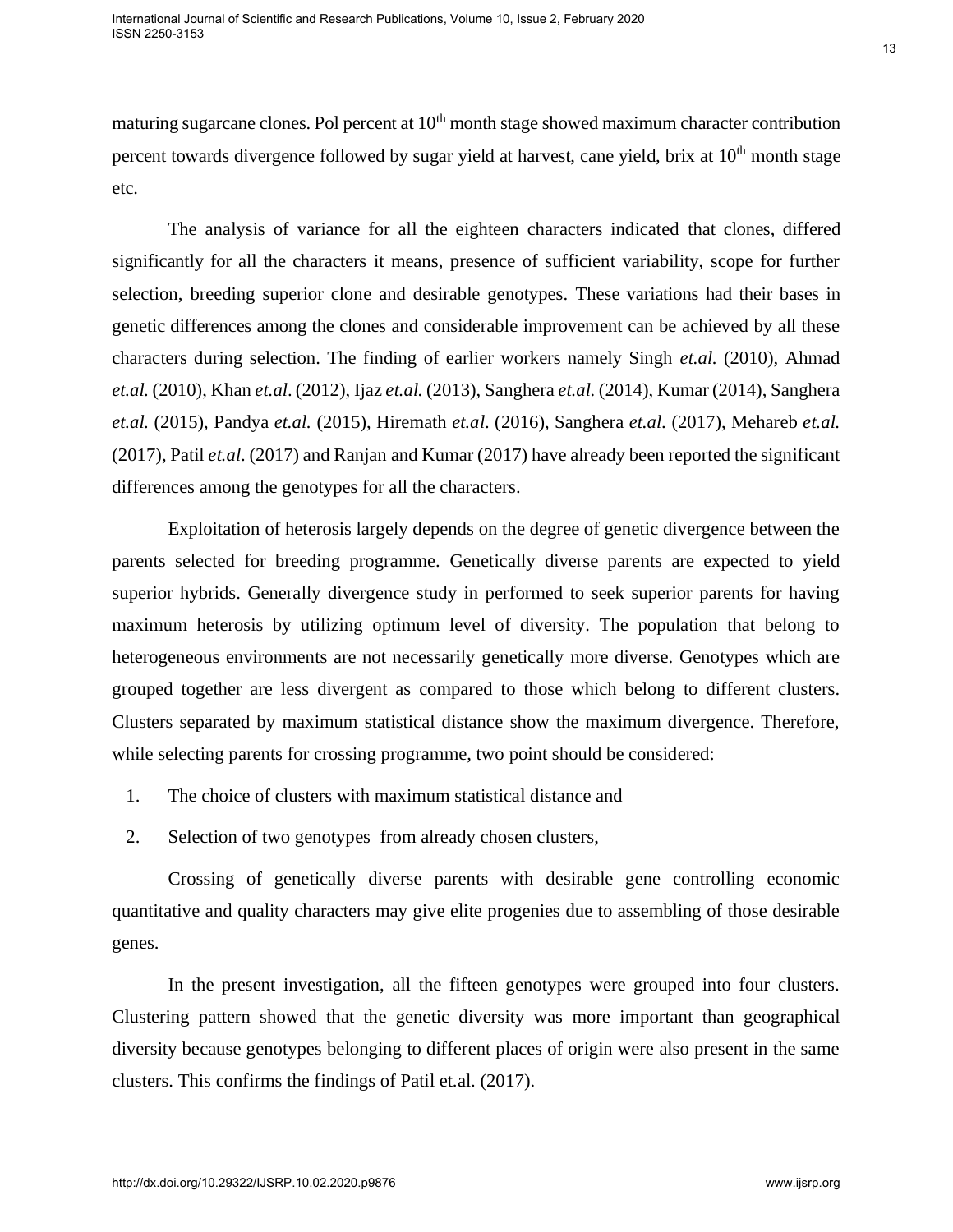Maximum inter-cluster distance was observed between cluster II and cluster IV followed by between cluster II and cluster III, cluster I and cluster IV, cluster I and cluster II, cluster I and cluster III with a least value between cluster III and cluster IV. Maximum intra-cluster distance was shown by cluster I followed cluster II, cluster IV and cluster III.

Theoretically, a breeder may anticipate maximum manifestation of heterosis in hybrids derived from crossing of genotypes having maximum genetic distance. On this ground, crossing should be effected between the genotypes that belong to cluster II and cluster IV.

However, in selecting varieties from the already chosen groups, the maximum genetic distance suggested that genotypes with high index for specific characters that fall into different clusters could be inter-crossed to generate good number of sugarcane progenies having greater potentiality for breeding purpose by virtue of their desirable characters (Sanghera*et.al*. 2015), similar suggestion was also given by (Ahmad *et.al* 2010). It may be possible that genotypes having maximum genetic diversity possess low yielding ability and other characters with poor performance. Further-more, maximum expression of heterosis is often limited with the hybrids derived from genotypes that are neither closely nor distantly related.

The mean performance of the genotypes belonging to cluster IV with regards to characters for which selection may be practiced was high. However, the mean performance of the genotypes belonging to cluster II and cluster III that was separated by high genetic distance from cluster IV. A critical analysis of cluster means for different traits indicated that Cluster II was observed to have highest cluster mean for number of shoots per hectare at 120 days, millable cane per hectare at harvest, brix at  $8<sup>th</sup>$  month stage, pol percent at  $8<sup>th</sup>$  month stage, purity at  $8<sup>th</sup>$  month stage, brix at  $10<sup>th</sup>$ month stage, pol percent at  $10<sup>th</sup>$  month stage, ccs at  $8<sup>th</sup>$  month stage and ccs at  $10<sup>th</sup>$  month stage whereas cluster IV was observed to have highest cluster mean for germination at 45 days of planting, plant height at 150, 240 days and harvest, cane diameter at harvest, single cane weight at harvest, sugar yield at harvest and cane yield. Cluster III was observed to have highest cluster mean for only one character purity at  $10<sup>th</sup>$  month stage. The maximum genetic distance suggested that genotypes with high index for specific characters that fall into different clusters could be intercrossed to generate good number of sugarcane progenies having greater potentiality for breeding purpose by virtue of their desirable characters. Similar suggestions were given by Sanghera*et.al*. (2015) **EVALUATION**<br> **MEXAMURING THE CONSTRANS WAS Observed between cluster II and cluster IV followed cluster III and cluster III. cluster III and cluster III. cluster II and cluster III. cluster II and cluster III. cluster II**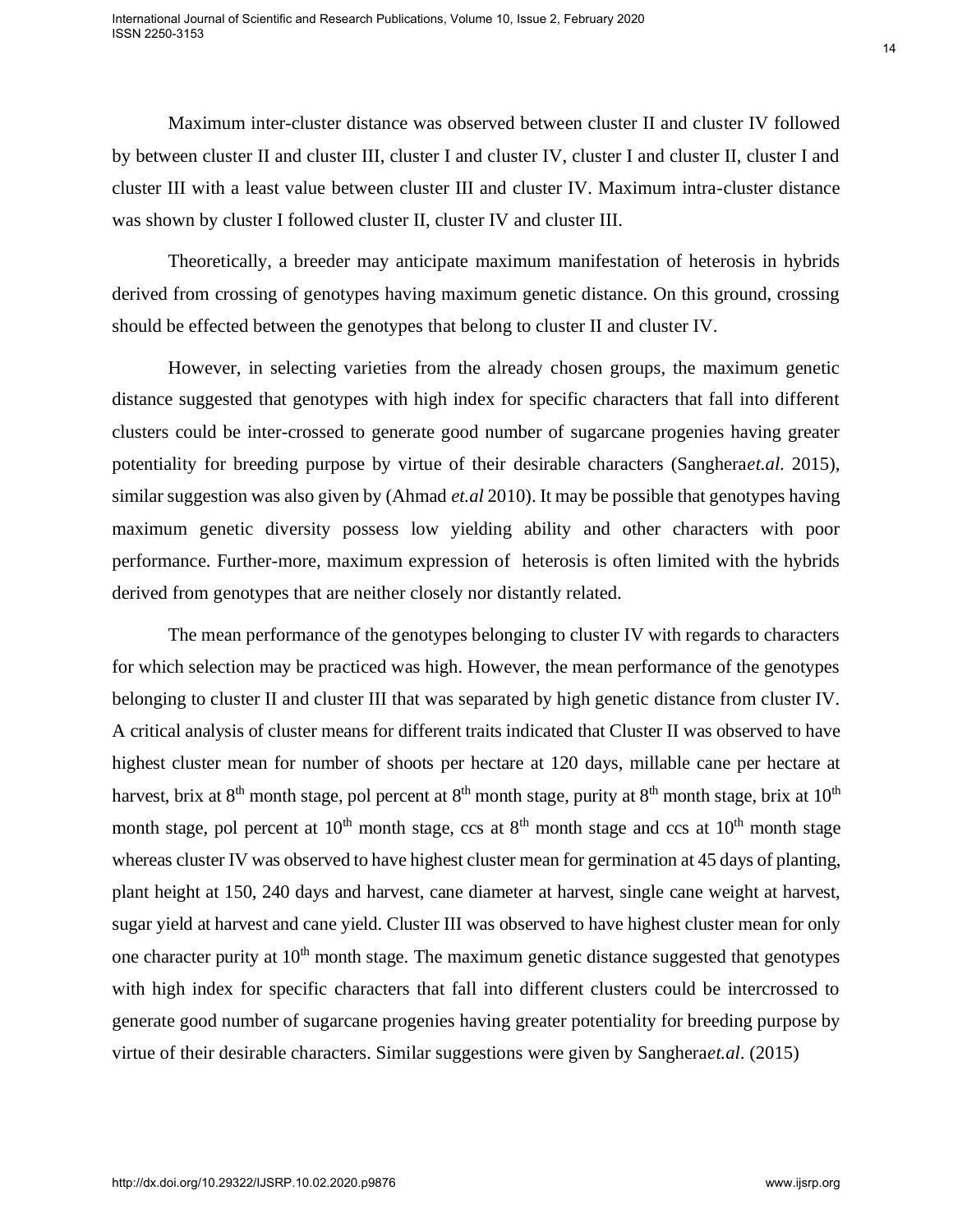Through the mean performance of the genotypes that fell into cluster II and cluster III was not as good as those of cluster IV, still high expression of heterosis for cane yield can be expected if complementary gene action is present with regard to cane yield. Hence, crossing between genotypes belonging to cluster II and cluster IV as well as cluster III and cluster IV may be advocated for maximum expression of heterosis in regard to cane yield.

Therefore, on the basis of present finding and their conclusive reasoning, bi-parental mating or poly cross technique involving genotypes belonging to cluster II and cluster IV as well as cluster III and cluster IV may be advocated in order to generate seedling to superior genetic background. Clonal selection in subsequent generation should be based on number of millable canes, number of shoot at 120 days and plant height at harvest for developing high yielding sugarcane varieties. Observations on germination at 45 days of planting, single cane weight, cane diameter should also be recorded and clonal surpassing these characters of standard varieties be advanced to next clonal generation. Quality attributes like brix, pol and purity percent cannot be ignored. These quality characters should also be recorded at  $8<sup>th</sup>$  and  $10<sup>th</sup>$  month of planting in order to develop short duration early varieties. Through the mean performance of the genutypes that felt into divide TT and choser IT was<br>not also good as doos of closter 17, still high expression of between the conserved policieal expected<br>of complementary gene section

## **Summary and conclusion**

 The range of variations alluded possibility of improvement among the clones for the characters. However, the analysis of variance appraised significant differences for all the characters. Keeping all the genetic information and their conclusive interpretations, it can be safely concluded that to attained these objectives, further sugarcane breeding programme bi-parental mating or poly-cross technique used for developing high yielding sugarcane clones involving genotypes belonging to cluster II and cluster IV as well as cluster III and cluster IV may be tried

## **Bibliography**

- Ahmed, A.O. and Obeid, A. (2010) Genetic divergence among sugarcane genotypes (*Saccharum* spp.) for cane yield attributes and quality determinants, *African Journal of Agricultural Research*, **5**(16):2103-2107.
- Hiremath, G. and Nagaraja, T.E. (2016) Genetic variability and heritability analysis in selected clones of sugarcane. *International Journal of Science Technology & Engineering,*  **2**(8):341-343.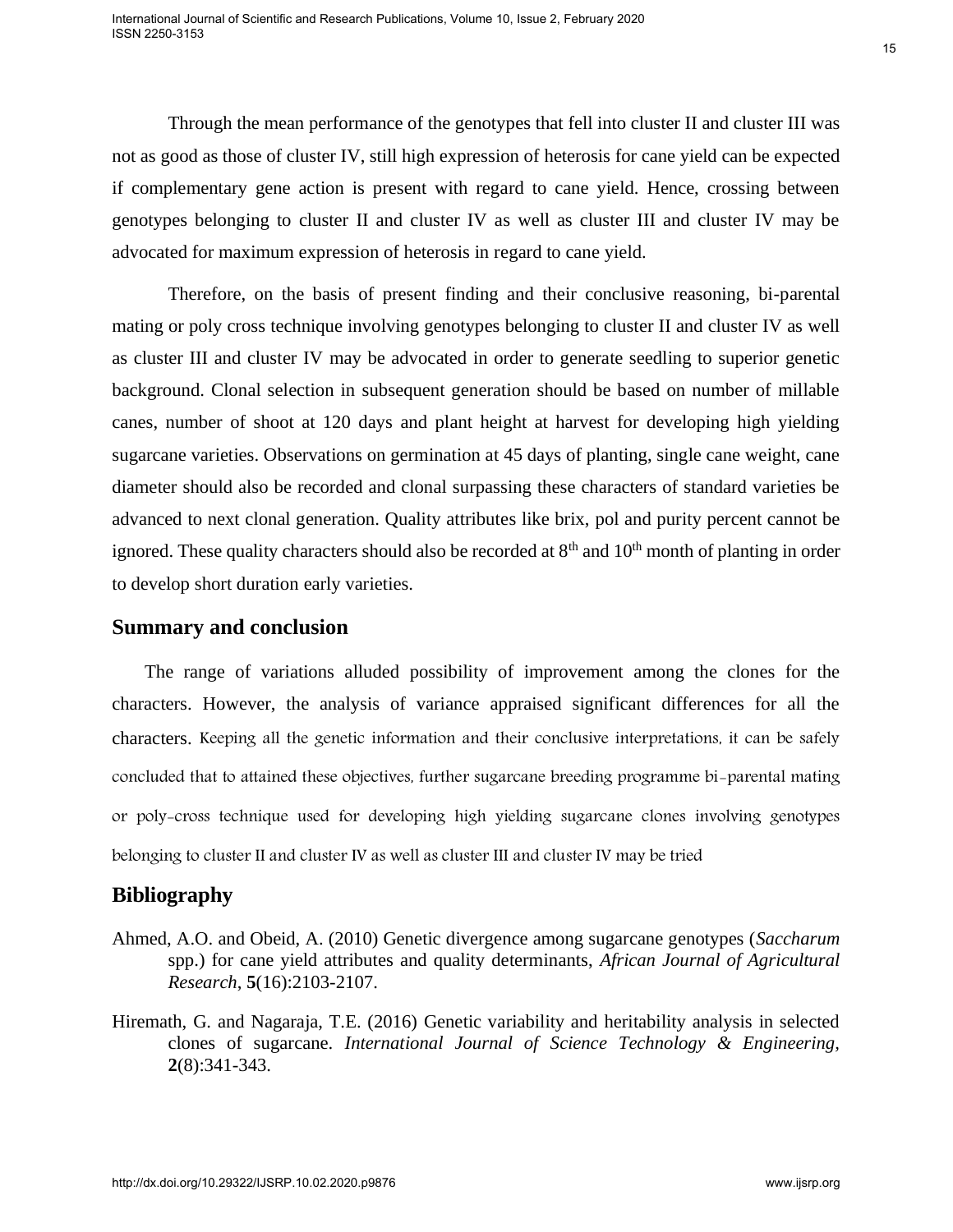- Ijaz, U., Smiullah, Khan, F.A. and Abdullah (2013) Genetic variability of different morphological and yield contributing traits in different accession of *saccharum officinarum* L., *Universal Journal of Plant Science*, **1**(2):43-48.
- ISMA, (2017). State wise acreage, production and productivity. Indian Sugar 6.LXVIII, September: 45-47
- Khan, I.A., Bibi, S., Yasmin, S., Khatri, A., Seema, N. and Abro, S.A. (2012) Correlation studies of agronomic traits for higher sugar yield in sugarcane, *Pak. J. Bot.,***44**(3):969-971.
- Kumar, B.A. (2014) Studies on genetic vriability parameters, character association and path analysis among yield and yield contributing traits in sugarcane (*saccharum officinarum* l.), *The Bioscan an International Quarterly Journal of Life Science,* **9**(2): 697-700.
- Mahalanobis PC (1928) A statistical study at Chinese head measurement. *Journal of the Asiatic Society of Bengal* 25:301-377.
- Mehareb, E. M. and Abazied, S. R. (2017).Genetic variability of some promising sugarcane varieties (*saccharum spp*) under harvesting ages for juice quality traits, cane and sugar yield. *Open Access Journal of Agricultural Research.***2**(2):1-14.
- Pandya, M.M., Kheni,N.V., Mali, S.C. and Viradiya, Y.A. (2015).Variability, correlation and path analysis studies in sugarcane. *Green Farming*, **6**(3) :460-463.
- Panse, V.G. and Sukhatme, P.V. (1967). "Statistical methods for Agricultural Workers ". IC AR, New Delhi.
- Patil, P. P., Patil, S. S. and Patel, D. U. (2017). Genetic diversity in sugarcane (*saccharum* spp. complex). *Journal of Pharmacognosy and Phytochemistry*. **6**(6): 570-573.
- Ranjan, R. and Kumar B. (2017). Study of genetic variability for cane yield and its component traits in early maturing sugarcane. *Int. J. Curr. Microbiol. App. Sci.* **6**(10): 1739-1748.
- Rao CR (1952) Advanced biometrical methods in biometric research. *John Wiley and Sons Inc. New York*. pp 357-363.
- Sanghera, G. S., Tyagi, V., Kashyap, L. and Singh, R. (2017). Assessment of genetic variability, Interrelationships among cane yield attributes in sugarcane (*saccharum* spp.) under plant and ratoon crops. *Journal of Plant Science Research,* **33**(2): 127-138
- Sanghera, G.S., Tyagi, V., Kumar, R. and Thind, K.S. (2014) Genetic variability for cane yield, earliness and quality traits in sugarcane under subtropical region of India, *International Journal of Current Research*,**6**(8):7763-7765. 19.<br>
Hgs. (1., Simidlah (Man, F.A. and Abdullah (2013) Genetic variability of different morphological<br>
and yield continuing prats in different accession of soccharaos of<br>
Herein Area of the action and productivity. Indian
- Sanghera, G.S., Tyagi, V., Kumar, R., Thind, K.S. and Sharma, B. (2015)Genetic divergence among elite sugarcane clones (*saccharum officinarum* l.) based on cane yield and quality